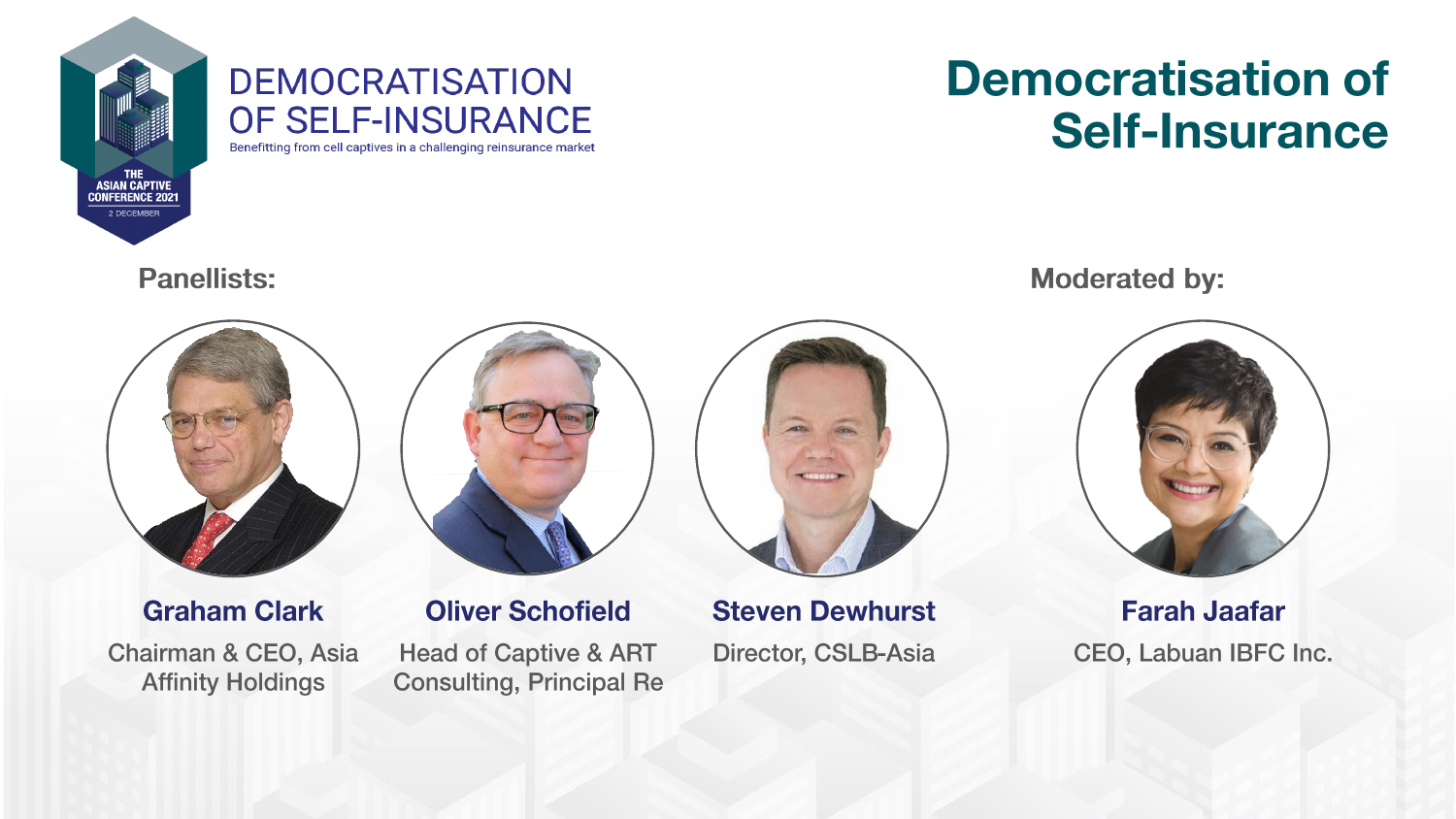



# **Labuan Captive Types**

Steven Dewhurst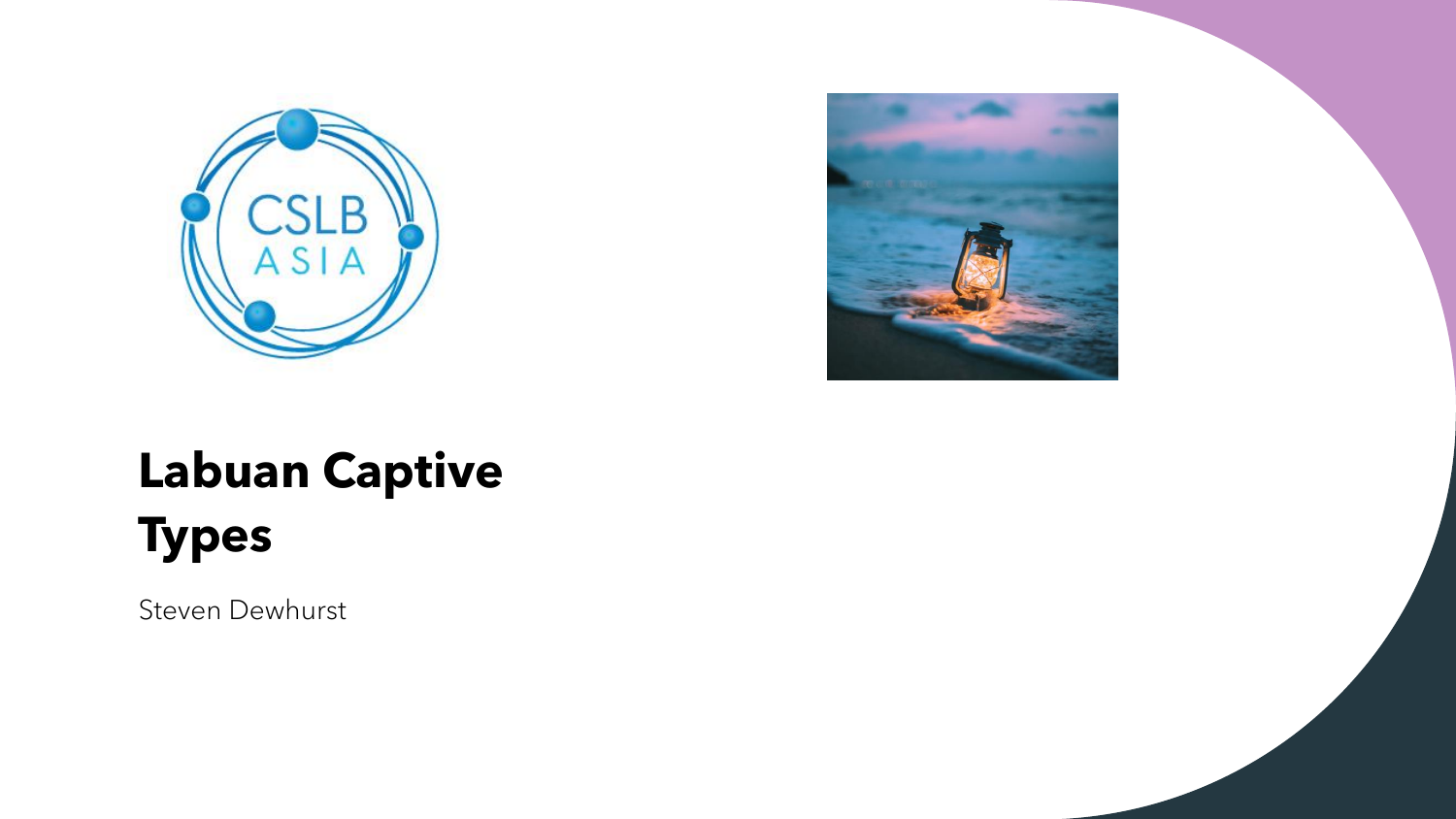#### Traditional or Pure Captive

Labuan Companies Act says a parent controls a captive where the parent:

- (i) controls the composition of the board of directors of the captive;
- (ii) controls more than half of the voting power of the captive; or
- (iii) holds more than half of the issued share capital of the captive (excluding any part thereof which carries no right to participate beyond a specified amount in a distribution of either profits or capital)



Captive Subsidiary has separate legal personality

Captive subsidiary holds licence to be a captive

Captive subsidiary is separately capitalised and can be made 'bankruptcy remote'

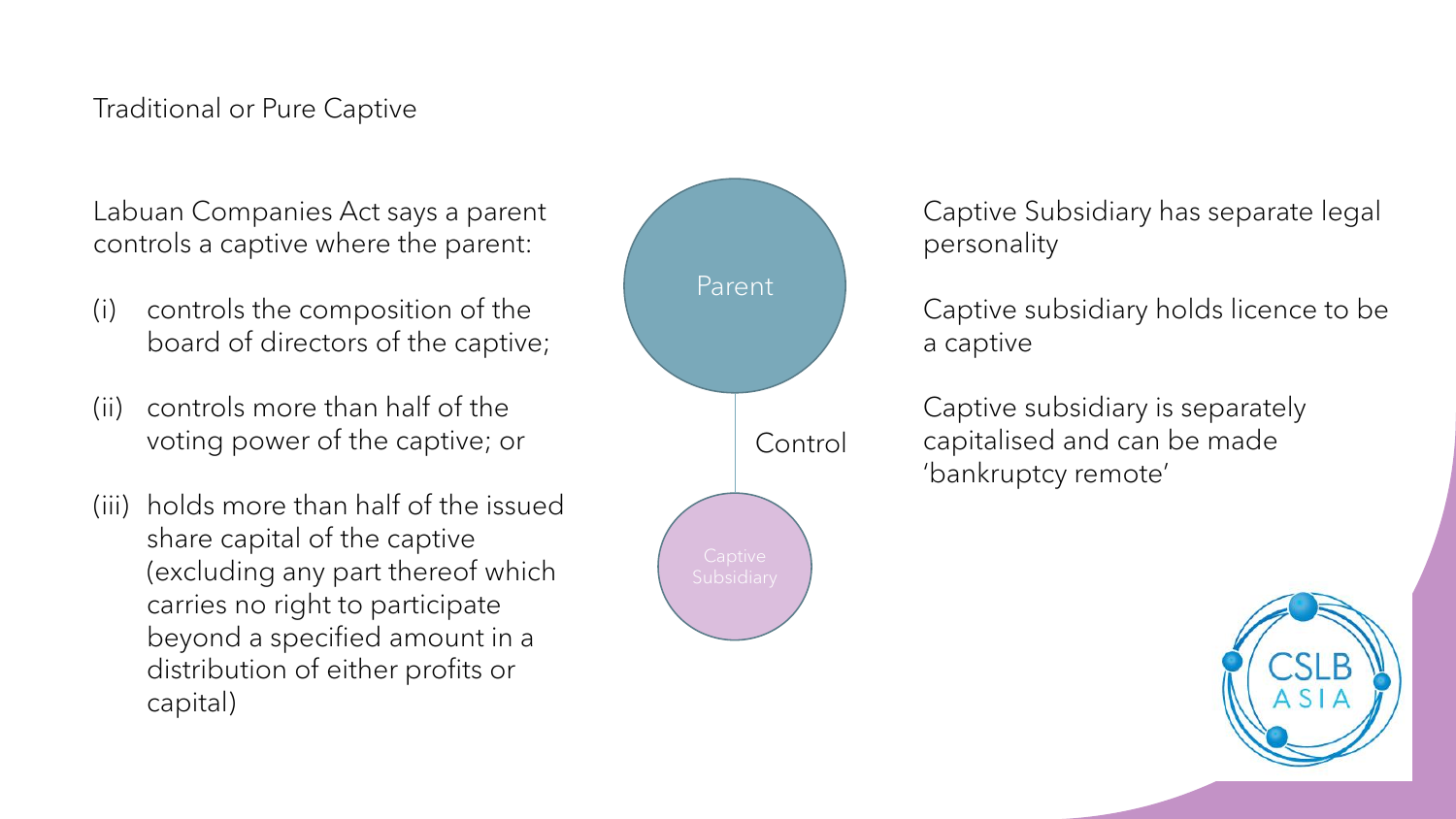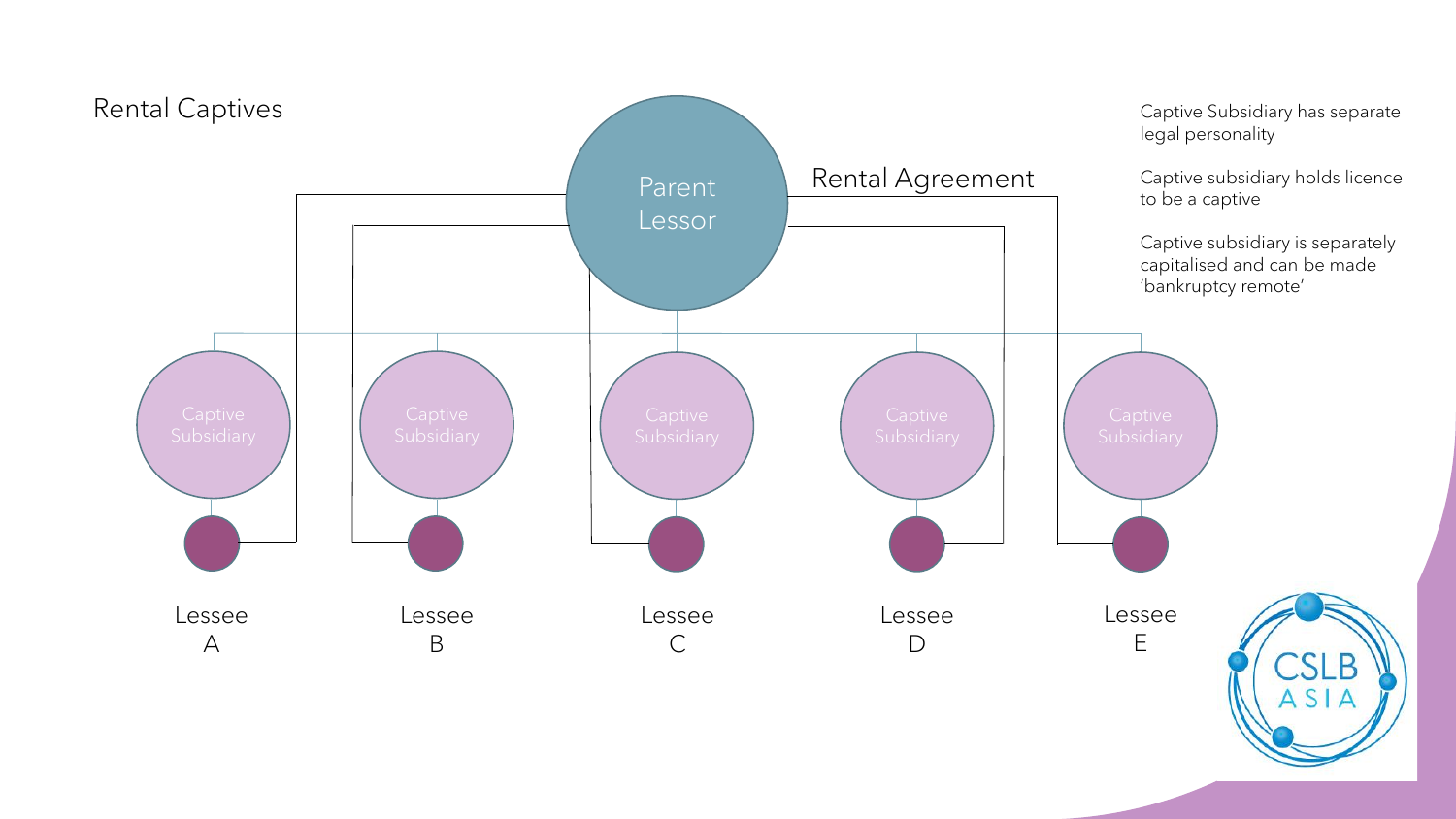Group/Association/Affinity/Multi-Owner Captive